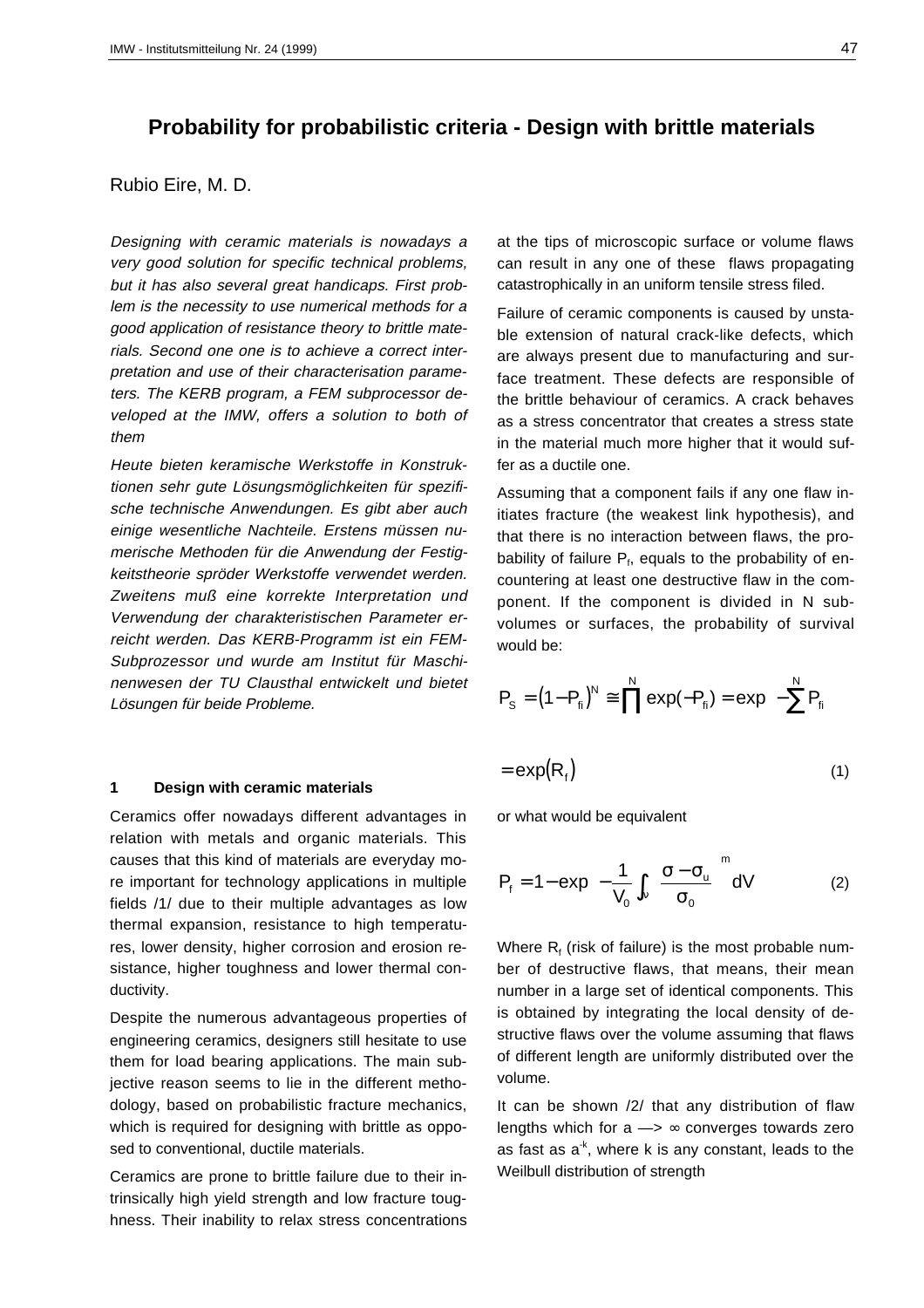$$
P_{f} = 1 - \exp\left(-\frac{1}{V_{0}}\int_{V}\left(\frac{\sigma - \sigma_{u}}{\sigma_{0}}\right)^{m}dV\right)
$$
 (3)

with the Weibull modulus m,  $\sigma_0$  the characteristic stress,  $\sigma_u$  the minimum stress where no failure component occurs (usually set to zero in the experimental characterisation) and  $V_0$  a certain reference or unit volume. The integration should be made only in those regions of the component under tension, but it has been proved thea compression can also generate a local risk of failure.



**Figure 1:** Ceramic ventilator calculated with KERB



**Figure 2:** Ceramic ventilator calculated with KERB

## **2 Use of the subroutine KERB**

Nowadays to calculate the resistence of ductile components it is necessary its calculation through FEM programmes, due to the complex multiaxial stress state which suffer when loaded, it is even more necessary to apply its potential to brittle materials. Commercial powerful FEM programmes offer the user the possibility to run his own private calculations in each integration point, with the data calculated by the programme as tensions, deformations, temperature…. This possibility was used in the IMW to develop a subprocessor programme which enables the user to calculate the Risk of failure associated to each integration point, according to the material data provided by the user. These calculations are run at the same time as the FEM job with a special subroutine (KERB)

The different fracture criteria could be resumed in two main groups, first of all, phenomenological criteria, based in experimental results, and second one, Fracture Mechanic's criteria based, as its own name says in the Fracture Mechanic theory. Both types are implemented in this subprocessor.

Both of them need the stress state in each point of the component, to calculate with it the resultant risk of failure associated to each integration point. Obtained the complete risk of failure of the piece the calculation of the Probability of failure is a direct result of it.

Those criteria can be applied not only to static load cases (contact, mechanical, thermal or coupled jobs) but also to cases where loads act over the piece during different time intervals and even to fatigue cases.

Apart from the Risk of failure fields for different criteria, the programme allows the user to calculate another important variable, the intensity of failure, variable which minimise the meshing size influence which could distort local results, and as said before, offers also global data as the probability of failure for the whole component, and a security design factor, taking as reference a desired  $\mathsf{P}_\mathsf{f}$  given by the user.

The use of subroutine KERB assures a high degree of confidence for the resultsas it has been thouroughly checked.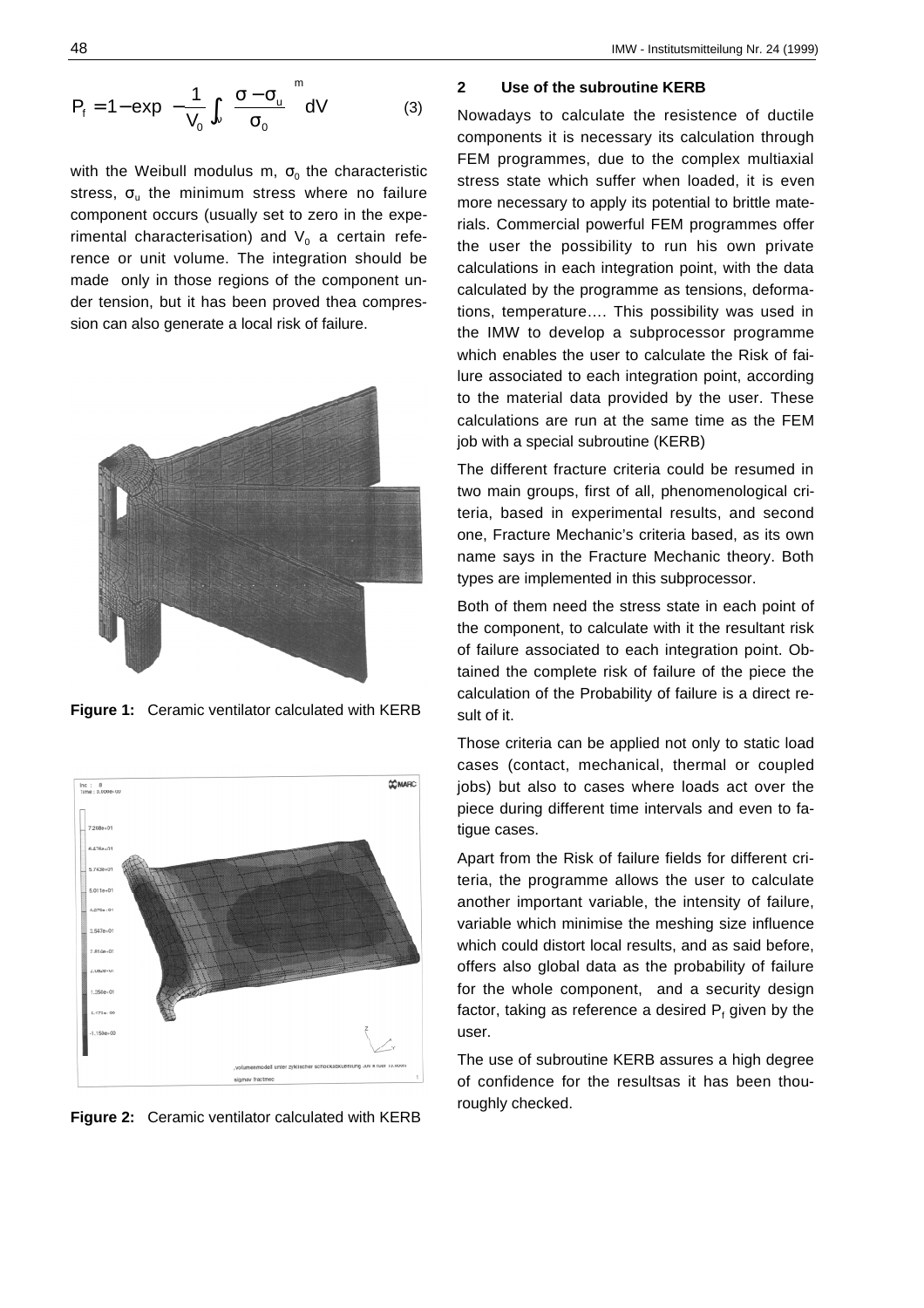#### **3 Data scattering**

The aim of this stay was to find a way to reflect in a numerical method the experimental characterisation of this kind of materials and also its usual parameter scattering.

The first goal was to find a way to calculate uniaxial parameters used in the characterisation of ceramics (eq. 3), usually, the characterisation of these is done using the experimental data obtained for three or four-point-bending tests /3/ with a quite diverse geometry and stress state from what a uniaxial case would be, these data are translated into uniaxial data using geometrical integrals quite difficult and most times impossible to calculate in a theoretical way /4/.



**Figure 3:** Equivalence of experimental characterisation



**Figure 4:** 3-point testing bar equivalent tension, calculated with KERB

The programme KERB has been modified along this stay to calculate the uniaxial equivalent data, running under a experimental card, based in the experimental data given by the user. Now the user can indicate in the input card that he wants to run his FEM model as an experimental case (that indicates the programme that the user is given experimental data  $\langle m_{\text{exp}} , \sigma_{\theta} \rangle$  and not characteristic values

 $\langle m, \sigma_0 \rangle$  and the programme will return, based in the geometry, stress state and experimental data of the FEM job, the uniaxial equivalent characterising values needed to work with the material for general purposes design. To calculate them, the programme uses basically a normalised integral of the FEM model and bases its theoretical background in the equations:

$$
m = m_{\text{exp}} \tag{4}
$$

$$
V_{ef} = \frac{1}{\sigma_{\text{max}}^m} \int_V \sigma^m dV
$$
 (5)

$$
\sigma_0 = \sigma_0 \frac{1}{N} \sqrt{\frac{V_{\text{ef}}}{V}}
$$
 (6)

Being V the unit volume considered as representative for the material  $(V_0)$  and  $V_{ef}$  the equivalent uniaxial volume for the experimental run as flexure one.

Another well known problem is the scattering of the experimental data due to the material production. To resume it in a simple way, although the characterisation of ceramics is done with a certain number of tests, this set of tests is run usually with a kind of material produced in a short period of time. Their properties vary depending strongly on the production process, so if the experimental characterisation is run with a set of probes all produced in a short term of time, it could be assumed that they are produced in the same way with almost the same properties ( $m_{\text{exp1}}$ ,  $\sigma_{\theta1}$ ), but perhaps the same characterisation run a coupled of weeks later would offer as result a complete different pair of experimental characterising data ( $m_{exp2}$ ,  $\sigma_{\theta2}$ ).

That should drive to calculate ceramic characteristic properties not only like a simple pair of experimental data ( $m_{\text{exo}}$ ,  $\sigma_{\theta}$ ) but to consider them as probabilistic data themselves (although they have been calculated through a proper statistical process) given by its media and variance. They would follow a normal distribution quite common for the material characterisation data depending on production variables, and could be supposed as independent ones, although this will be checked with a future experimental procedure.

It should be possible to obtain the estimated media and variance for each of them (supposing they followed a normal distribution) equalling them to their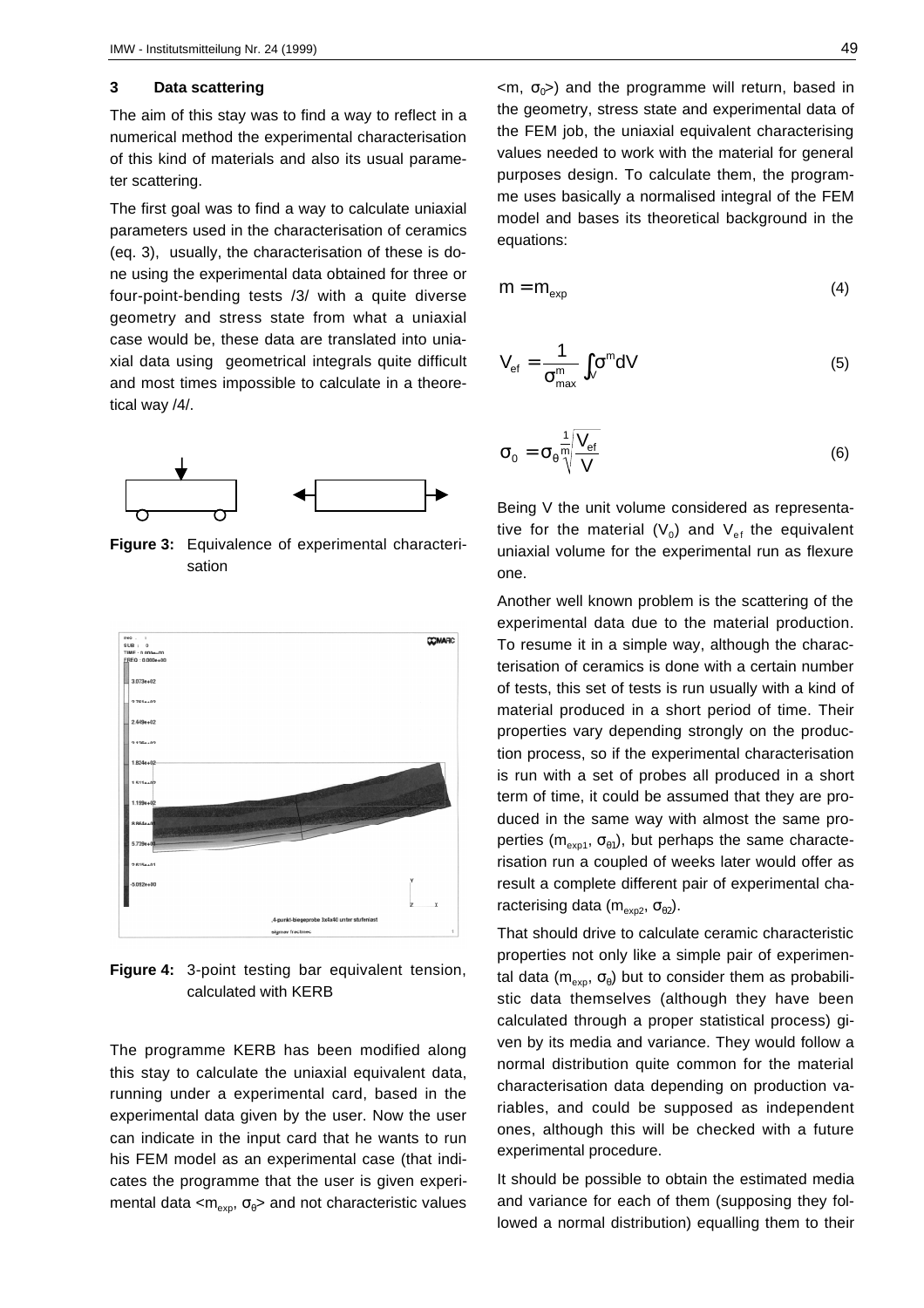estimators (to accept the estimator of the variance as correct it will be necessary to have a number of data relatively high as it has a deviation of  $-\sigma^2/N$ ) /5/:

$$
\mu = \overline{x} = \frac{\sum x_i}{N}
$$
 (7)

$$
\sigma^2 = s^2 = \frac{\sum (x_i - \overline{x})^2}{N}
$$
 (8)

With this data uniaxial characterisation (m,  $\sigma_0$ ) of the population is found and also two normal distributions with their media and variance for (m,  $\sigma_0$ ). The programme KERB has been modified to enable the user to introduce, as external data, couples of values (m<sub>i</sub>,  $\sigma_{0l}$ ) (that could be calculated with (m<sub>expi</sub>,  $\sigma_{\theta}$ ) through the simple geometrical integral mentioned before with a previous run). With them it calculates their media and variance, considering them as independent variables (fact that should be checked in future experimental studies as it was mentioned before).

The supposed distribution followed by each of them, would be a normal distribution quite usual for experimental results depending on scattering variables as production ones, and those distributions can be easily normalised as:

$$
\alpha_m=\frac{m-\overline{m}}{\sigma_n}
$$

$$
\alpha_{\sigma 0} = \frac{\sigma_0 - \overline{\sigma}_0}{\sigma_{\sigma 0}} \tag{9}
$$

Or what would be equivalent:

$$
m = s_m \alpha_m + \overline{m}
$$
  

$$
s_0 = s_{s0} \alpha_{s0} + \overline{\sigma}_0
$$
 (10)

With this data it will be possible to calculate for any ceramic material not only the  $P_f$  of the FEM job but its media and variance depending on the media and variance of their material properties.

Based in a Taylor's approximation of any function:

$$
f(x) \cong f(x_0) + \frac{\partial f}{\partial x}\bigg|_{x_0} (x - x_0) +
$$

$$
\frac{1}{2} \frac{\partial^2 f}{\partial x^2}\bigg|_{x_0} (x - x_0)^2 + \dots \tag{11}
$$

This expression could be applied to a general function, depending on several independent variables considered them normalised as done through eq. 9 /6/:

$$
F(\mathbf{x}_i) \cong F(\mathbf{x}_{0i}) + \sum F_i^{\mathsf{I}} \alpha_i + \sum \sum \frac{1}{2} F_{ij}^{\mathsf{II}} \alpha_i \alpha_j \qquad (12)
$$

In this case all this mathematical process was applied to the P<sub>f</sub> depending on the characteristic properties of ceramics (m,  $\sigma_0$ ), and could be used to calculate through it the media and variance of the function.

Taking the complete expression of the  $P_f$ :

$$
P_{f}(m, \sigma_{0}) = 1 - \exp(-R_{f}(m, \sigma_{0})) =
$$
  

$$
P_{f}(\alpha_{m}, \alpha_{\sigma 0})
$$
 (13)

and the Taylor expression (eq. 7), it is possible to express the media and variance of  $P_f$ , with the previous normalisation of the variables (m,  $\sigma_0$ ). The value of the media is, as it would be expected:

$$
P_f^0(m, \sigma_0) = P_f(\overline{m}, \overline{\sigma}_0)
$$
 (14)

To calculate the covariance of the  $P_f$  it was used an approximation till the first derivative term, due to the complexity of the operation and to be this work a first display of the problem

$$
Var(P_{f}) = E\left[(P_{f} - P_{f}^{o})(P_{f} - P_{f}^{o})^{T}\right] = \sum \sum P_{\alpha i}^{I} P_{\alpha j}^{I} E(\alpha_{i} \cdot \alpha_{j})
$$
\n(15)

Taking the two possible normalised variables  $(\alpha_m, \alpha_{\sigma0})$  the expression would result as: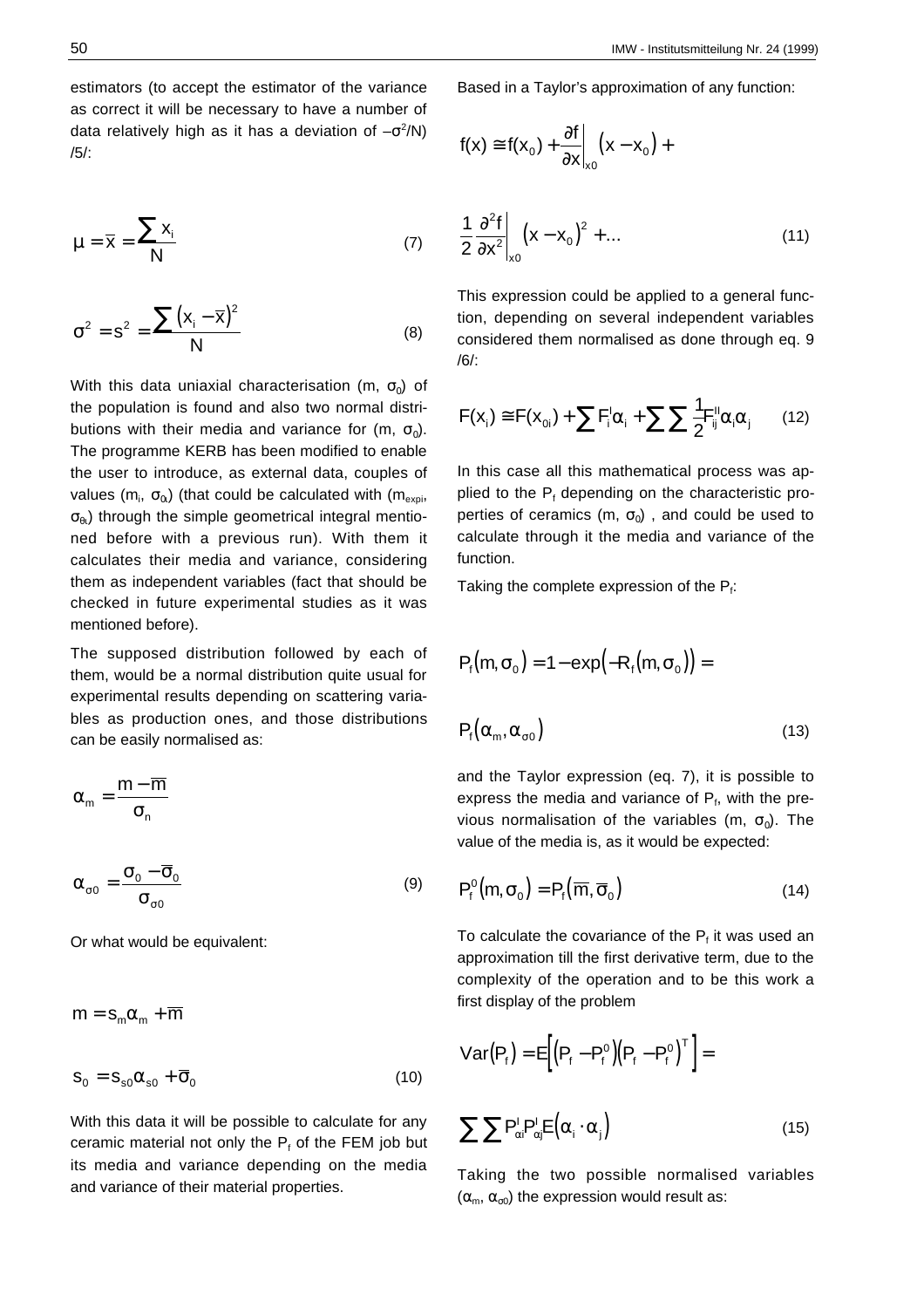$$
Var(Pf) = (Pαm1)2E(αm · αm) +
$$
  

$$
Pαm1Pαs02E(αm · αs0) + (Pαs01)2E(αs0 · αs0)
$$
 (16)

to evaluate the value of :

$$
E\big(\alpha_{\scriptscriptstyle m}\cdot\alpha_{\scriptscriptstyle s0}\big)=E\big(\alpha_{\scriptscriptstyle m}\big)E\big(\alpha_{\scriptscriptstyle s0}\big)+Cov\big(\alpha_{\scriptscriptstyle m},\alpha_{\scriptscriptstyle s0}\big)\,(17)
$$

it was supposed that  $\alpha_m$  and  $\alpha_{m0}$  act as independent variables, thing that will have to be checked in a experimental way. That means that the term Cov( $\alpha_{\rm m}$ ,  $\alpha_{\rm o0}$ ) was supposed as null.

So the implemented expression was:

$$
Var(Pf) = (Pcm1)2E( $\alpha$ <sub>m</sub>)<sup>2</sup> +  
P<sub>cm</sub><sup>1</sup>P<sub>cos0</sub><sup>1</sup>E( $\alpha$ <sub>m</sub>)E( $\alpha$ <sub>so</sub>) + (P<sub>cos0</sub><sup>1</sup>)<sup>2</sup>E( $\alpha$ <sub>so</sub>)<sup>2</sup> (18)
$$

With this expression the programme was able to calculate the variance and media of the global probability of failure of any component run with a FEM programme, depending on the media and variance of (m,  $\sigma_0$ ).

Being the different terms in the previous expression:

$$
P^I_{\alpha m} = \sigma_m P^I_m
$$

$$
P_{\alpha\sigma0}^I = \sigma_{\sigma0} P_{s0}^I
$$
 (19)

and

$$
P_{s0}^{I} = -m \cdot R_{f} \cdot exp(-R_{f})
$$
 (20)

$$
P_{m}^{I} = exp(-R_{f}) \cdot \left(\frac{1}{V_{0} 4\pi} \right) \int_{V_{\Omega}} \int_{\Omega} \left(\frac{\sigma_{eq}}{\sigma}\right)^{m} ln \left(\frac{\sigma_{eq}}{\sigma_{0}}\right) d\Omega dV \quad (21)
$$

## **4 Conclusions and Resume**

The first part of the changes introduced during this stay, the calculation of the characteristic properties  $\langle m, \sigma_0 \rangle$  taking as basis  $\langle m_{\text{ex}}, \sigma_0 \rangle$ , offers a powerful way to calculate characteristic variables of ceramics through a simple implementation of the geometry and load case for any experimental geometry case. The integrals run by the programme will be quite handy for experimental characterisation and enables a quite fast and powerful way to translate experimental results to theoretical ones, thing that can be very useful for people working in this field.

The calculation not only of the  $P_f$  of a component but its variance, depending on the scattering of the variables (m,  $\sigma_0$ ), will make possible to calculate ceramic components taking into account the different production circumstances given usually during the production of a set of components, this seems really important when the actual experimental characterisation of ceramics, produced supposedly with the same material, shows a wide scattering depending on slight changes in the production variables.

Initial checks show quite possible the concordance between experimental and numeric results, but it will be necessary to run experimental results to get a thorough stochastic comparison of the model.

# **5 Acknowledgements**

The Author would like to thank the TMR-Programme for the opportunity to come to the IMW, Clausthal, to develop the numerical part of the work through its COPES programme.

### **6 Bibliography**

/1/ W. Kollenberg, Rheinbach. Stand und Entwicklungspotential der Technischen Keramik

/2/ Thiemier, T.: Lebensvorhersage für keramische Bauteile unter mehrachsiger Beanspruchung, Diss. Universität Kalsruhe, 1989

/3/ Standard Practice for Reporting Uniaxial Strength Data and Estimating Weibull Distribution Parameters for Advanced Ceramics. ASTM, C 1239-95

> Monolithische Keramik Mechanische Prüfungen bei Raumtemperatur. DINV ENV (843-5) (1997)

/4/ Discrimination of Multiaxiality Criteria with the Brazilian Disc Test. Journal of the European Ceramic Society 17, p 689-696, 1997 A. Brückner-Foit, T. Fett, D. Munz & K. Schirmer.